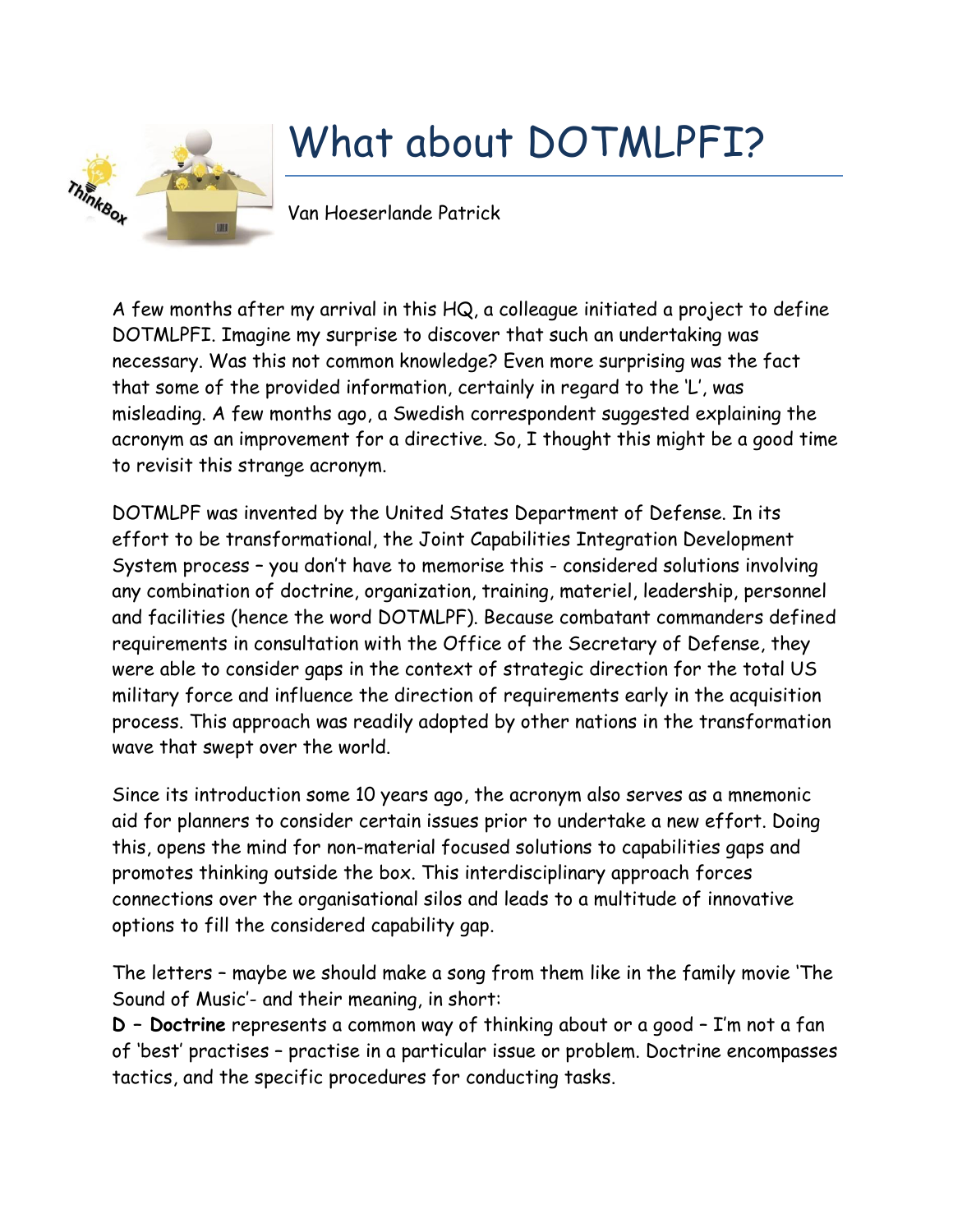**O – Organisation** defines the structures and groupings that are used by formations and units.

**T –** Education and **Training** includes the full training spectrum of education, individual and collective training, and exercises.

**M – Materiel** includes specific equipment, weapon systems, stores and technology. In the 'old days' this component was the focus of the capabilities. Tanks were replaced by better tanks, airplanes by better ones, etc. There was not much consideration on the impact of the other components. Material was leading the way, but the DOTMLPF approach wants to change this.

**L – Leadership**, I skip this one for the moment.

**P – Personnel** represents the type of servicemen or women that are needed. This includes identifying specialists and/or specific skills that are needed.

**F – Facilities** is a generic heading for all infrastructure needed to accommodate, train – this is not the training itself - and prepare any military forces.

In adopting this approach, NATO uses the same acronym with the same meaning. However, the Alliance added the 'I' to the acronym to make it 'DOTMLPFI'. This small adaption makes the acronym more sound like a real word – try it – but that was not the reason. This added 'I' stands for 'Interoperability'. Interoperability is the ability to work with other – pay attention to 'other' - capabilities throughout NATO. A purely national capability may be fine, but is nearly useless in a coalition. The introduction of the second vowel was done for the obvious reason that being able to work together is key for successful operations by our very diverse organisation. And cooperation doesn't come natural, it requires work. And attention.

You could rightfully add other letters to it. Why not 'R' for 'Resources'? No problem. Just keep in mind that the more you add, the more you complicate things. So, try not to exaggerate. Keep it simple.

Until here, no problem. Trouble – if one can call it so - starts when we go into the details of the 'L'. But before doing this, let's explore the 'why' a little bit further. Our acronym is a transformational tool – transformation is basically simple but hard work – because every workable combination of the DOTMLPFI - we're NATO so I stick to the extra 'I' - gives a capability (the discussion on the use of capabilities is not the focus of this article). Some of the numerous combinations result in the same or comparable capabilities, but others are quite unique. Every combination comes with its own strengths and weaknesses. Thinking along those lines broadens one's perspective and opens previously not considered solutions to a problem. This renders it possible to discuss capabilities instead of equipment only.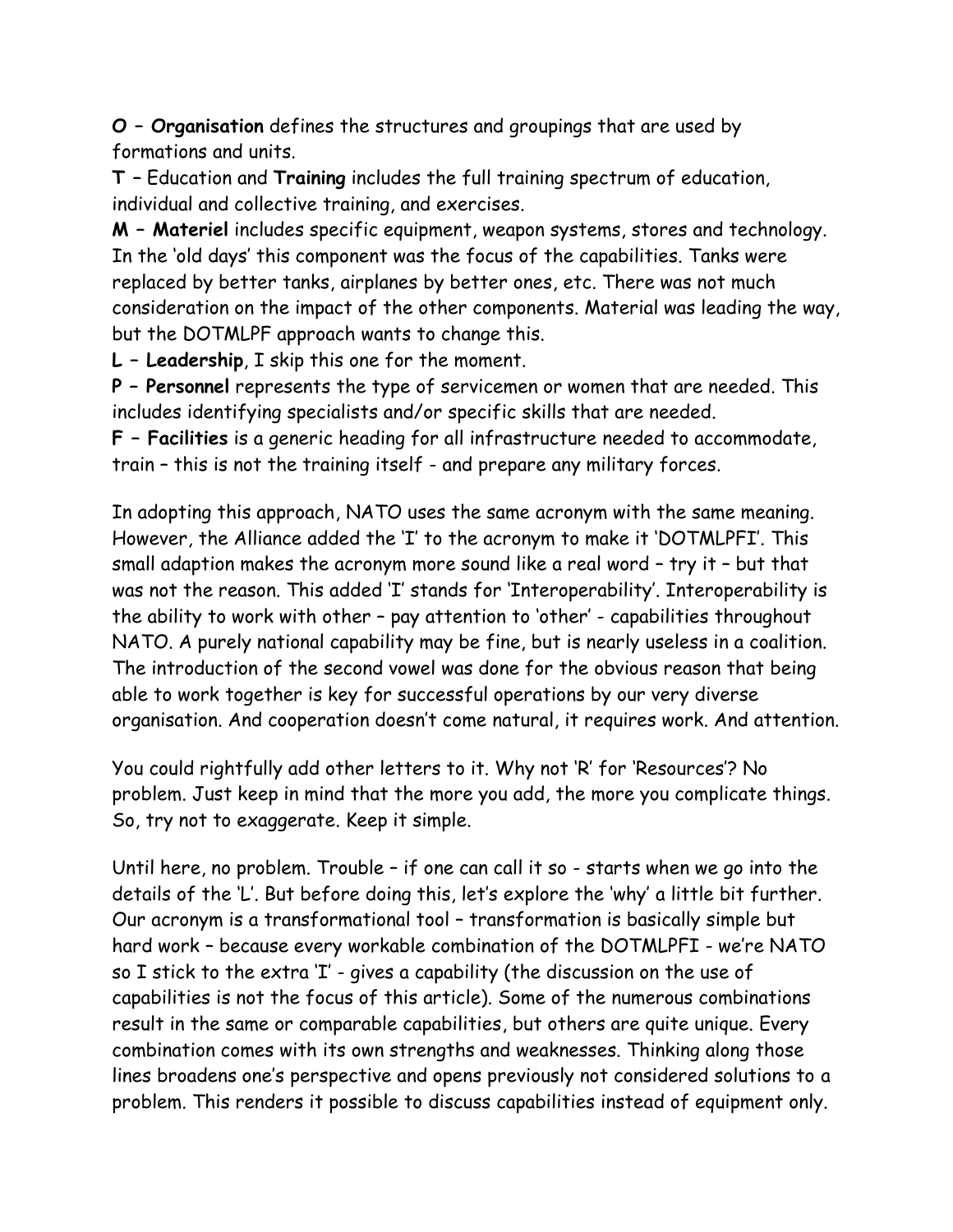It also means that altering one component (that is a 'letter' of the acronym) may create a different capability. And also, neglecting one letter leads to no capability at all. Try it: pick a capability, describe it by its letters, pick a letter, change something and discover what you get. Surprised? How should a Close Air Support capability look like without trained Forward Air Controllers? What about artillery support without guns?

Furthermore, by using DOTMLPFI as a framework, each component for a specific capability can be examined, first individually and then in relation to others. This methodology not only ensures that a wide range of potential solutions for improving or developing a capability is examined, but it also recognises the interrelationship – or to say it differently, the internal interoperability - of every component of DOTMLPFI. So, not only the individual components are important, also their relationship. They should not be looked at in isolation as each has the potential to influence the other. For example the introduction of new material may require changes in doctrine, training and organisation. A doctrine for a squad of 9 makes no sense if your vehicle can only transport 5 soldiers. However, in an attempt to identify the broadest range of potential solutions for a particular capability, each component of DOTMLPFI should be examined without initial considerations to its impact on other DOTMLPFI components. This results in a number of potential solutions being identified to realise or improve a particular capability.

Back to the letter 'L'. What about Leadership? Here it goes wrong, I think. Remember, we want to keep it a simple analytical tool!

Initially this component was defined as specific training for leadership. This referred to the development of leaders, primarily through further education. The problem with this definition is that it makes an artificial distinction between the component Training and Leadership training, without really explaining the 'what' or the 'why'. It also enforces the creep towards 'Leadership development', omitting the core of 'leadership'.

The L stands for 'Leadership'. Period. Drop the training or development because that's part of the (Education and) Training component. Hands off!

'Leadership' tries to answer the question on how (military) leaders have to use the considered capability. Imagine developing a Special Forces Capability. You develop and connect all the components, but forget to define how your leaders – who are not part of this capability - should use this. If they use it just as regular infantry –